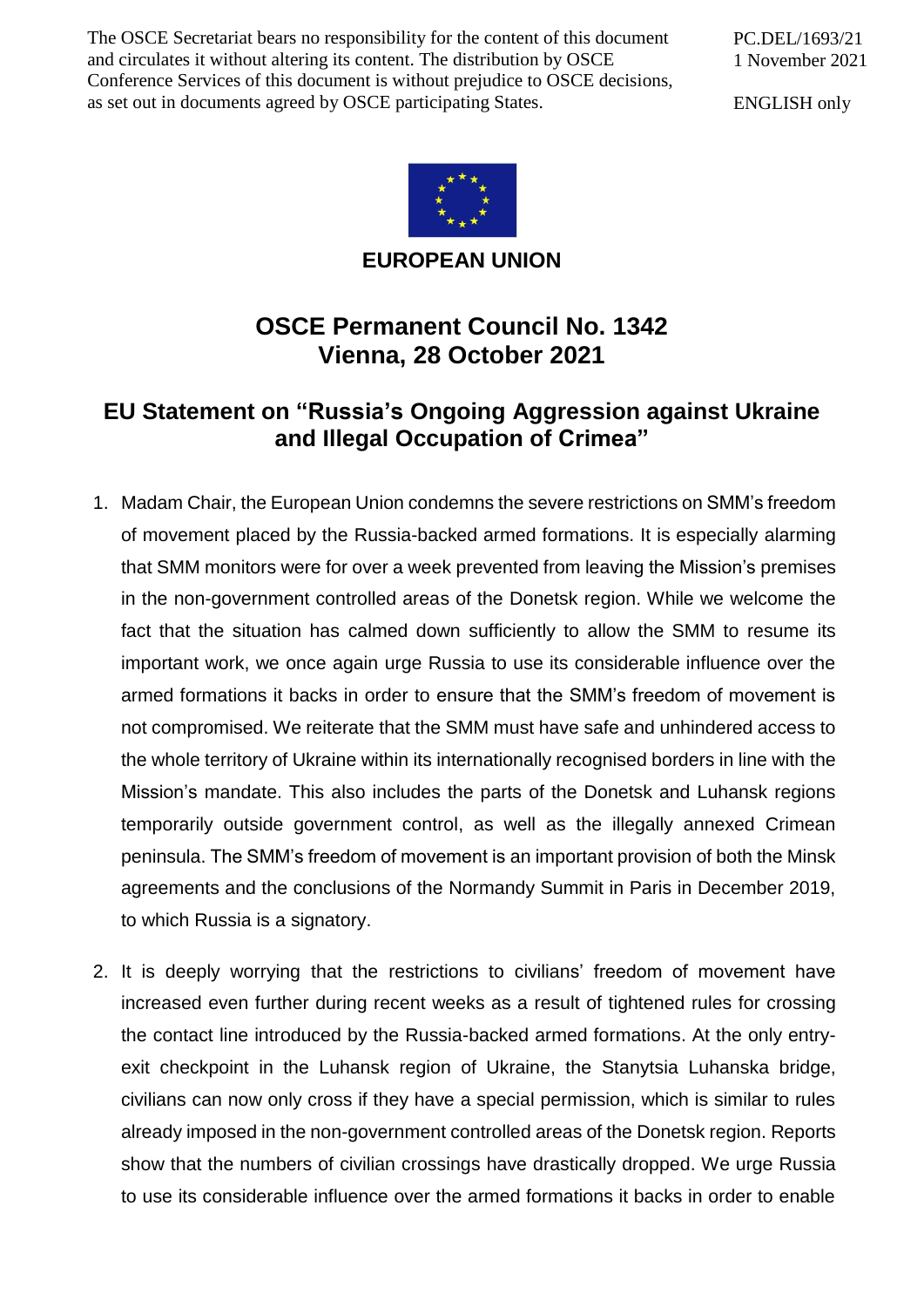the opening of all currently closed checkpoints as well as to open the new checkpoints near Zolote and Shchastia in line with the conclusions from the Normandy Summit in Paris in 2019.

- 3. We are concerned with the security situation in the conflict zone, especially regarding the worsening situation around the disengagement areas near Zolote and Petrivske. It is crucial to avoid further escalations and protect civilians.
- 4. The European Union is gravely concerned about the impact of the situation in eastern Ukraine on the civilian population, who are not only living in a conflict zone, but whose daily life has been further adversely impacted by the Covid-19 pandemic. This is why the European Commission has recently allocated 3.5 million euros to the most vulnerable people on both sides of the contact line to meet their basic needs and to facilitate access to health services. In total, the EU has so far allocated 29 million euros in humanitarian aid for eastern Ukraine in 2021 and since the start of the conflict, the EU has provided €194 million to help people in Ukraine.
- 5. The EU deplores the introduction of Russian laws and legislation in Ukrainian territory. Russia's decision to massively involve residents of the non-government controlled territories of the Donetsk and Luhansk regions in Ukraine in the State Duma elections which ran counter to the spirit and objectives of the Minsk agreements. The EU continues to condemn the simplified and selective procedure for Ukrainian citizens to obtain Russian citizenship resulting in accelerated passportisation of residents of those regions. This procedure represents yet another attack on Ukraine's sovereignty by Russia.
- 6. The European Union condemns the arrest of 21 people who had gathered to observe the proceedings against Crimean Tatars Rustem Emiruseinov, Arsen Abkhairov and Eskender Abdulganiev in the Crimean peninsula, illegally annexed by Russia. The European Union calls on the Russian Federation to comply with its obligations under international law and stop human rights violations of residents in the peninsula.
- 7. The EU remains firm in its call on all sides to swiftly and fully implement the Minsk agreements and honour their commitments in full in order to achieve a sustainable

[euoffice@osce.org](mailto:euoffice@osce.org) • [eeas.europa.eu/delegations/vienna](http://eeas.europa.eu/delegations/vienna) • PAGE 2/3